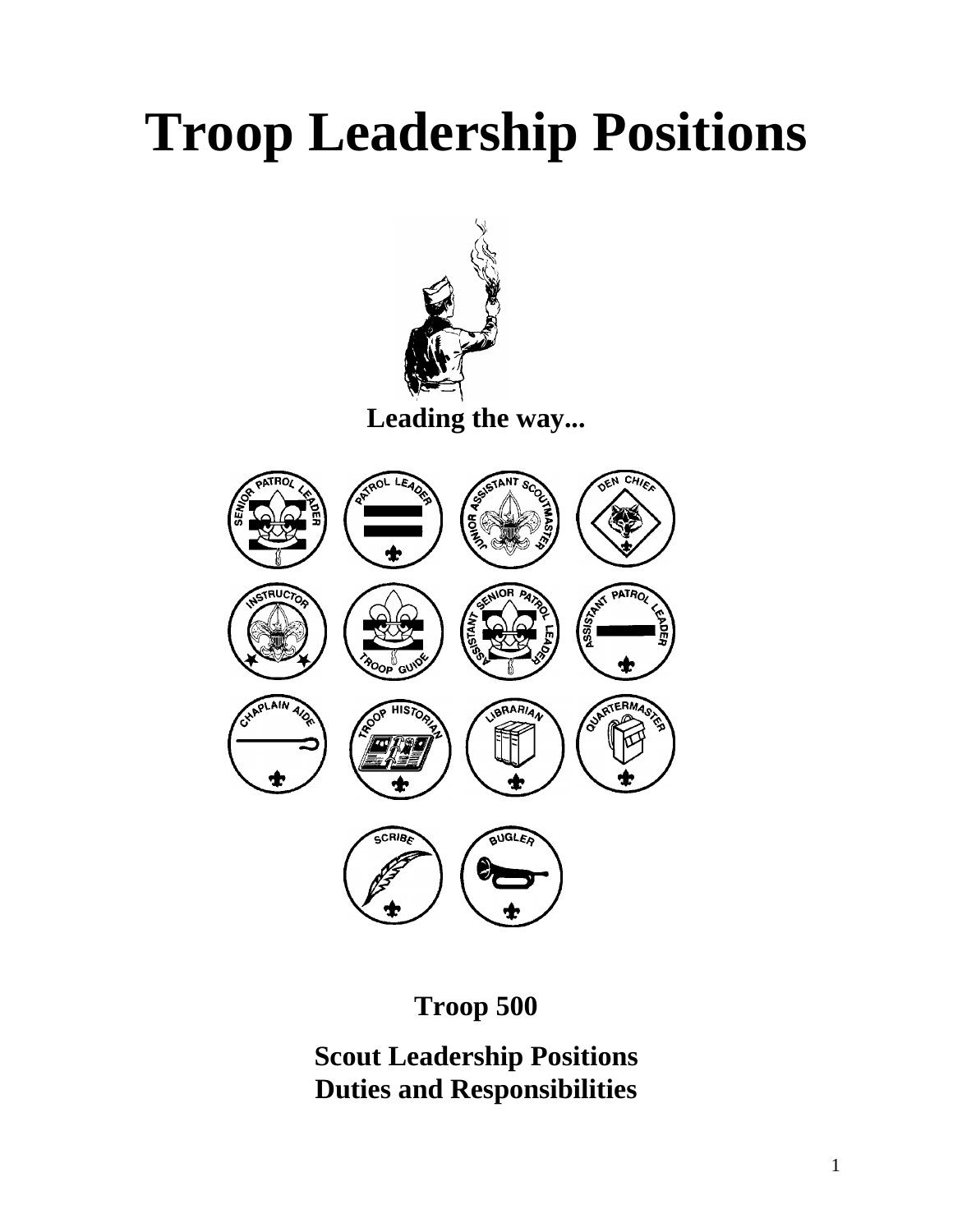

# **SENIOR PATROL LEADER**

#### **GENERAL INFORMATION**

**Type:** Elected by the members of the troop

**Term:** 6 months

**Reports to:** Scoutmaster

- **Description:** The Senior Patrol Leader is elected by the Scouts to represent them as the top junior leader in the troop.
- **Comments:** The Senior Patrol Leader is the focal point of the troop. He needs to attend as close to all troop functions as possible. One of the major parts of the SPL's job is to appoint other troop leaders. He must choose leaders who are able, not just his friends or other popular Scouts. A Scout may hold this position a maximum of two, non-consecutive times.

#### **QUALIFICATIONS**

- **Age:** 13 or older
- **Rank:** Star or higher
- **Experience:** Previous service as SPL, ASPL, PL, APL or Troop Guide and has served no more than one previous, non consecutive, term as SPL. Must also have attended the one week BSA National Youth Leader Training (NYLT) summer program, although Scoutmaster may waive this requirement if the Scout has demonstrated appropriate level of maturity / leadership skills **and** agrees to attend the course the next time it is offered.
- **Attendance:** Substantially above average

#### **PERFORMANCE REQUIREMENTS**

- **Training:** After your election you must attend the Troop Leader Training even if you have attended in the past.
- **Attendance:** You are expected to attend 85% of all troop meetings, Patrol Leaders Council meetings, outings, and service projects. If your attendance is low, or if you have three (3) unexcused absences in a row, you can be removed from office by the Scoutmaster.
	- **Effort:** You are expected to give this job your best effort.

#### **GENERAL LEADERSHIP RESPONSIBILITIES**

- **Uniform:** Set the example by wearing your uniform correctly. This means that you will wear all of the parts of the troop uniform with all required badges in their correct locations.
- **Behavior:** Set the example by living the Scout Oath and Law in your everyday life. Show Scout Spirit in everything you say and do.
- **Attendance:** Set the example by being an active Scout. Arrive early for meetings and activities. You must call the Scoutmaster if you are not going to be at a meeting or if you suddenly have to miss an outing. You also need to make sure that the Assistant Senior Patrol Leader is ready to assume your responsibilities.

- Runs all troop meetings, events, activities, and the annual program planning conference
- Runs the Patrol Leader's Council meeting
- Appoints other troop junior leaders with the advice and counsel of the Scoutmaster
- Assigns duties and responsibilities to junior leaders
- Assists the Scoutmaster with Junior Leader Training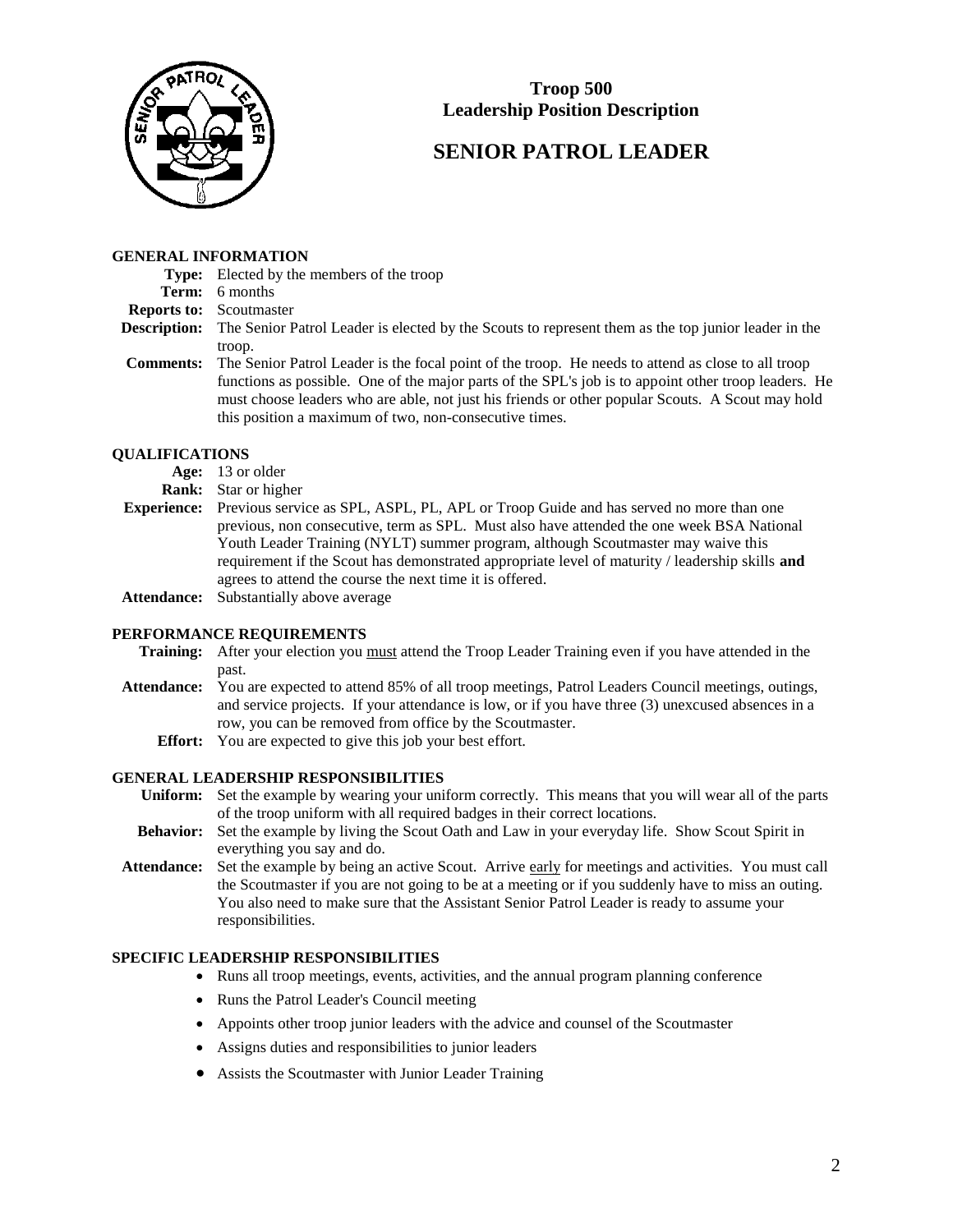

# **PATROL LEADER**

#### **GENERAL INFORMATION**

**Type:** Elected by members of the patrol

**Term:** 6 months

**Reports to:** Senior Patrol Leader

**Description:** The Patrol Leader is elected by members of his patrol. He is the leader of his patrol. He represents his patrol on the Patrol Leader's Council.

**Comments:** The Patrol Leader may easily be the most important job in the troop. He has the closest contact with the patrol members and is in the perfect position to help and guide them. The Patrol Leaders, along with the Senior Patrol Leader and Assistant Senior Patrol Leader are the primary members of the Patrol Leaders' Council.

#### **QUALIFICATIONS**

**Age:** none

- **Rank:** 2nd Class or Higher (except new scout patrols)
- **Experience:** Assistant Patrol Leader or other office
- **Attendance:** Substantially above average over previous 6 months

#### **PERFORMANCE REQUIREMENTS**

**Training:** You must attend the Troop Leader Training even if you have attended in the past.

**Attendance:** You are expected to attend 80% of all troop meetings, Patrol Leaders' Council meetings, outings, and service projects. If your attendance is low, or if you have three (3) unexcused absences in a row, you can be removed from office.

**Effort:** You are expected to give this job your best effort.

#### **GENERAL LEADERSHIP RESPONSIBILITIES**

- **Uniform:** Set the example by wearing your uniform correctly. This means that you will wear all of the parts of the troop uniform, shirttail tucked in, with all required badges in their correct locations.
- **Behavior:** Set the example by living the Scout Oath and Law in your everyday life. Show Scout Spirit in everything you say and do.
- **Attendance:** Set the example by being an active Scout. Be early for meetings and activities. You must call the Senior Patrol Leader or Scoutmaster if you are not going to be at a meeting or if you suddenly have to miss an outing. You also need to make sure that the Assistant Patrol Leader is ready to assume your responsibilities.

- Works with the Assistant Patrol Leader.
- Represents the patrol on the Patrol Leader's Council
- Plans and steers patrol meetings
- Helps Scouts advance
- Acts as a recruiter of new Scouts
- Keeps patrol members informed
- Knows the skills of his patrol members and other leaders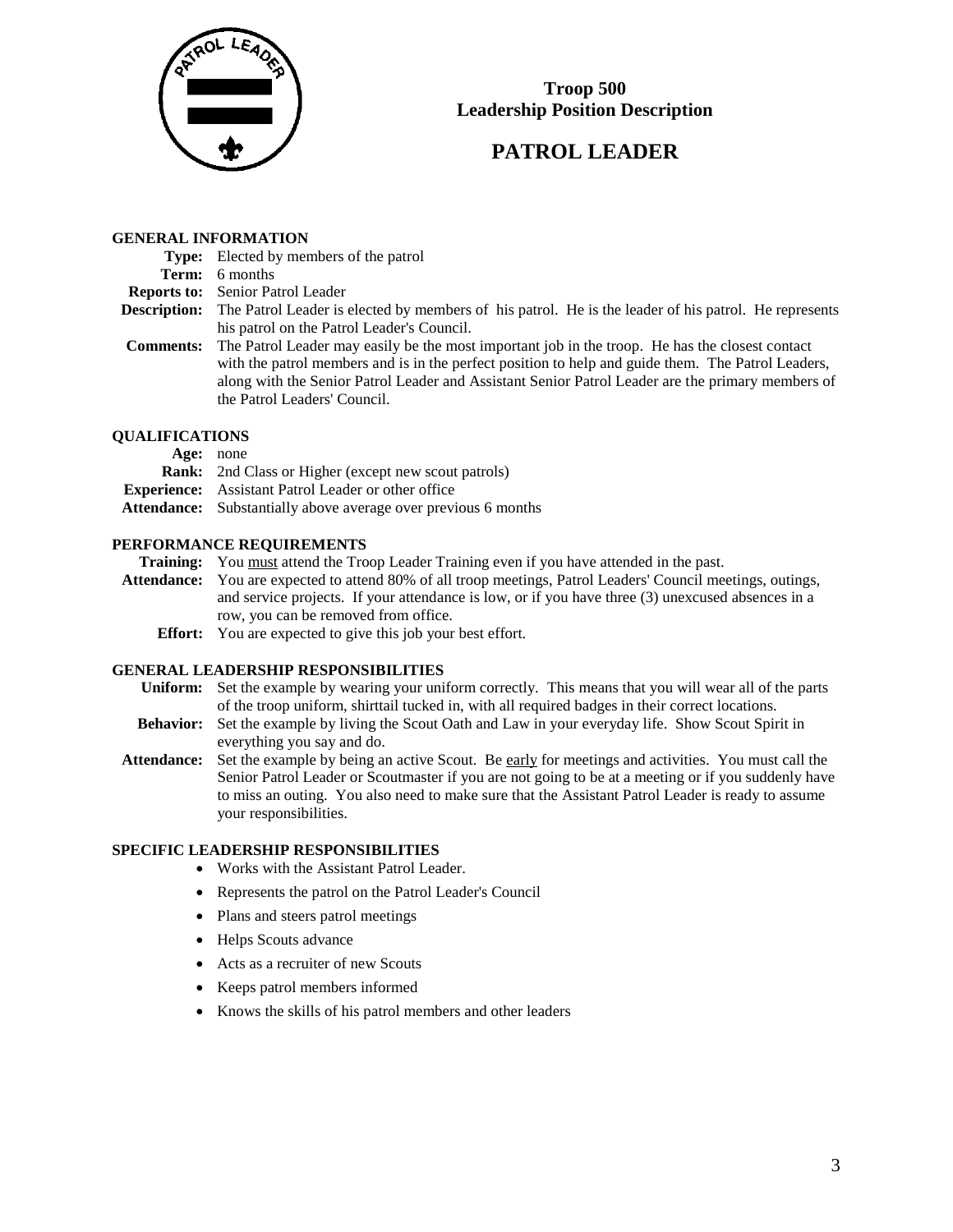

# **JUNIOR ASSISTANT SCOUTMASTER**

#### **GENERAL INFORMATION**

**Type:** Appointed by the Scoutmaster

**Term:** 1 year (which may be extended up to age 18)

**Reports to:** Scoutmaster or designated Assistant Scoutmaster

**Description:** The Junior Assistant Scoutmaster (JASM) serves in the capacity of an Assistant Scoutmaster except where legal age and maturity are required. He must be an Eagle Scout and at least 16 years old and not yet 18. He is appointed by the Scoutmaster because of his leadership ability.

**Comments:** In many cases the JASM has the same responsibilities as an Assistant Scoutmaster.

#### **QUALIFICATIONS**

**Age:** At least 16 years old but not yet 18 years old

**Rank:** Eagle

**Experience:** Previous leadership positions

**Attendance:** 75% over the previous 6 months

#### **PERFORMANCE REQUIREMENTS**

**Training:** You must attend the Troop Leader Training even if you have attended in the past.

**Attendance:** You are expected to attend 50% of all troop meetings, Patrol Leaders' Council meetings, outings, and service projects.

**Effort:** You are expected to give this job your best effort.

#### **GENERAL LEADERSHIP RESPONSIBILITIES**

- **Uniform:** Set the example by wearing your uniform correctly. This means that you will wear all of the parts of the troop uniform with all required badges in their correct locations.
- **Behavior:** Set the example by living the Scout Oath and Law in your everyday life. Show Scout Spirit in everything you say and do.
- **Attendance:** Set the example by being an active Scout. Arrive early for meetings and activities. You must call the Senior Patrol Leader or Scoutmaster if you are not going to be at a meeting or if you suddenly have to miss an outing. You also need to make sure that someone will assume your responsibilities.

- Functions as an Assistant Scoutmaster
- Performs duties as assigned by the Scoutmaster
- Monitors and assists the Troop Instructors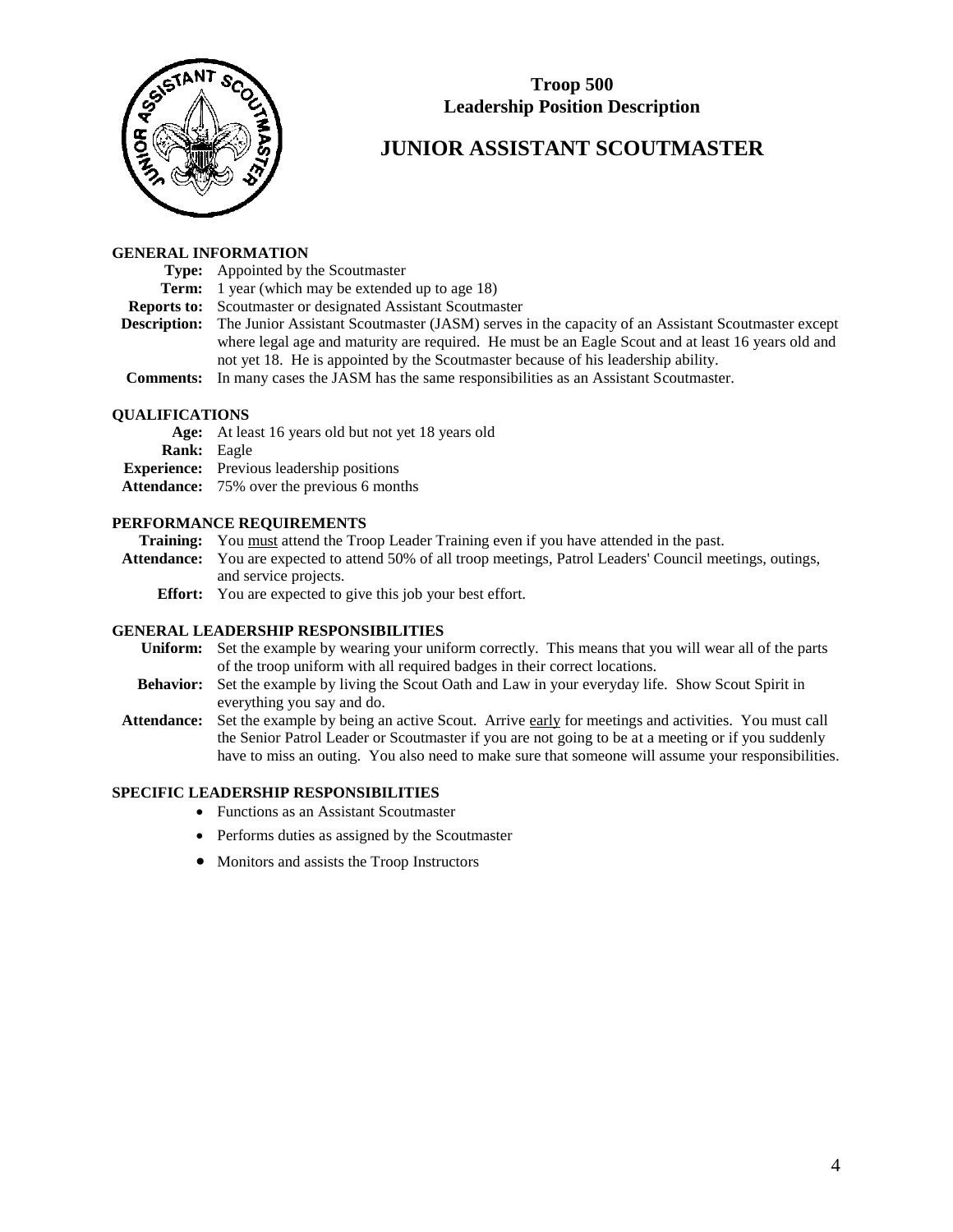

# **DEN CHIEF**

#### **GENERAL INFORMATION**

- **Type:** Appointed by the Scoutmaster
	- **Term:** 1 year
- **Reports to:** Junior Assistant Scoutmasters and Den Leader
- **Description:** The Den Chief works with the Cub Scouts, Webelos Scouts, and Den Leaders in the Cub Scout pack.
- **Comments:** The Den Chief provides a knowledge of games and Scout skills that many Den Leaders lack. The Den Chief is also a recruiter for the troop. This function is important because no troop can thrive without new members and most new members will come from Cub Scouting.

#### **QUALIFICATIONS**

- **Age:** When ready for responsibility
- **Rank:** First Class or higher
- **Experience:** none
- **Attendance:** Substantially above average

#### **PERFORMANCE REQUIREMENTS**

**Training:** You must attend the Troop Leader Training even if you have attended in the past.

- **Attendance:** You are expected to attend 75% of all troop meetings, Patrol Leaders' Council meetings, outings, and service projects. If your attendance is low, or if you have three (3) unexcused absences in a row, you can be removed from office. In terms of attendance with your den, you are expected to attend 90% of den meetings and pack functions. You must inform the Den Leader if you will be absent.
	- **Effort:** You are expected to give this job your best effort.

#### **GENERAL LEADERSHIP RESPONSIBILITIES**

- **Uniform:** Set the example by wearing your uniform correctly. This means that you will wear all of the parts of the troop uniform with all required badges in their correct locations.
- **Behavior:** Set the example by living the Scout Oath and Law in your everyday life. Show Scout Spirit in everything you say and do.
- **Attendance:** Set the example by being an active Scout. Be on-time for meetings and activities. You must call the Senior Patrol Leader or Scoutmaster if you are not going to be at a meeting or if you suddenly have to miss an outing. You also need to make sure that someone will assume your responsibilities.

- Knows the purposes of Cub Scouting
- Helps Cub Scouts advance through Cub Scout ranks
- Encourages Cub Scouts to join a Boy Scout troop upon graduation
- Assists with activities in the den meetings
- Is a friend to the boys in the den
- Helps out at weekly den meetings and monthly pack meetings
- Meets with adult members of the den, pack, and troop as necessary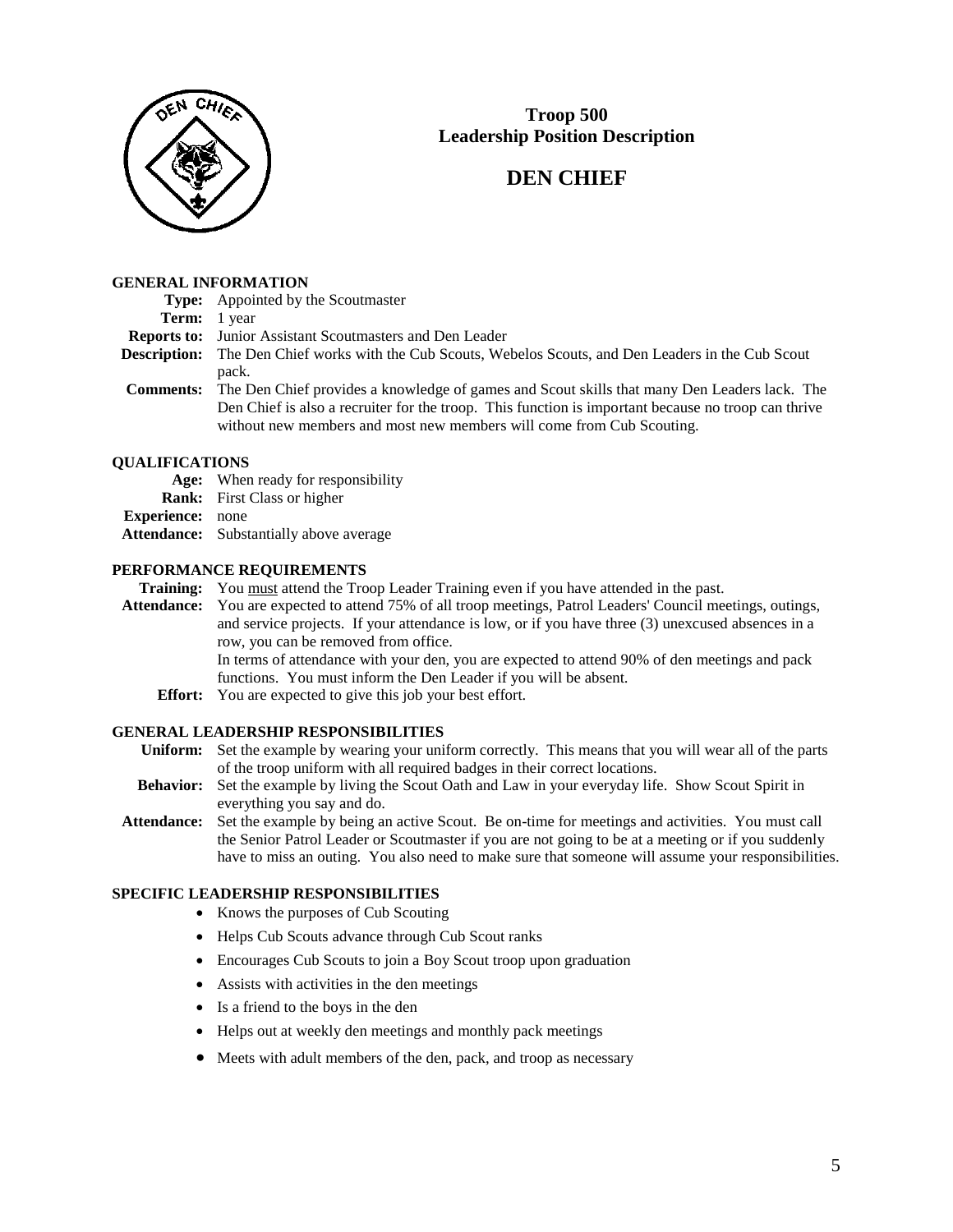

# **INSTRUCTOR**

## **GENERAL INFORMATION**

**Type:** Appointed by the Scoutmaster

#### **Term:** 1 year

**Reports to:** Junior Assistant Scoutmaster(s)

- **Description:** The Instructor teaches Scouting skills.
- **Comments:** The Instructor will work closely with Troop Guides and Assistant Scoutmasters for new Scouts. The Instructor does not have to be an expert but should be able to teach the Scoutcraft skills needed for Tenderfoot, Second Class, and First Class ranks. The troop will have more than one instructor.

# **QUALIFICATIONS**

- **Age:** 14 or older
- **Rank:** First Class or higher
- **Experience:** Expertise is his field of instruction
- **Attendance:** Substantially above average

# **PERFORMANCE REQUIREMENTS**

- **Training:** You must attend the Troop Leader Training even if you have attended in the past.
- **Attendance:** You are expected to attend 75% of all troop meetings, Patrol Leaders' Council meetings, outings, and service projects. If your attendance is low, or if you have three (3) unexcused absences in a row, you can be removed from office.
	- **Effort:** You are expected to give this job your best effort.

# **GENERAL LEADERSHIP RESPONSIBILITIES**

- **Uniform:** Set the example by wearing your uniform correctly. This means that you will wear all of the parts of the troop uniform with all required badges in their correct locations.
- **Behavior:** Set the example by living the Scout Oath and Law in your everyday life. Show Scout Spirit in everything you say and do.
- Attendance: Set the example by being an active Scout. Be on-time for meetings and activities. You must call the Senior Patrol Leader or Scoutmaster if you are not going to be at a meeting or if you suddenly have to miss an outing. You also need to make sure that someone will assume your responsibilities.

# **SPECIFIC LEADERSHIP RESPONSIBILITIES**

Teaches basic Scouting skills in troop and patrols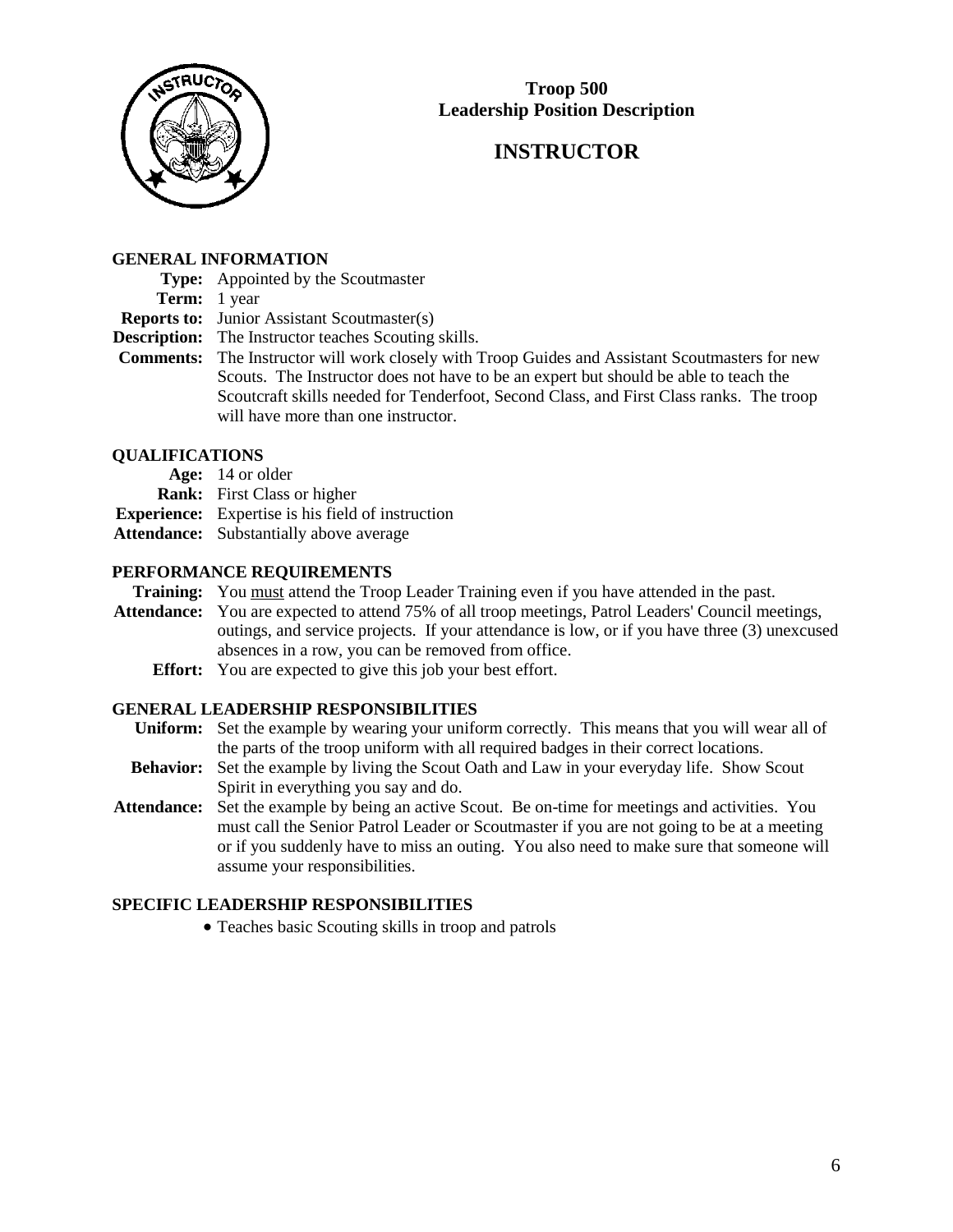

# **TROOP GUIDE**

#### **GENERAL INFORMATION**

**Type:** Appointed by the Scoutmaster

**Term:** 1 year

**Reports to:** Assistant Senior Patrol Leader

**Description:** The Troop Guide works primarily with newer Scouts. He helps them become familiar with the troop and earn their First Class rank in their first year.

**Comments:** The first year as a Boy Scout is a critical time with new places, new people, new rules, and new activities. The Troop Guide is a friend to the new Scouts and makes first year fun and successful. This is an important position.

#### **QUALIFICATIONS**

- Age: 13 or older
- **Rank:** First Class or higher
- **Experience:** Previous service as PL or APL
- **Attendance:** Substantially above average

#### **PERFORMANCE REQUIREMENTS**

**Training:** You must attend the Troop Leader Training even if you have attended in the past.

**Attendance:** You are expected to attend 90% of all troop meetings, Patrol Leaders' Council meetings, outings, and service projects. If your attendance is low, or if you have three (3) unexcused absences in a row, you can be removed from office.

**Effort:** You are expected to give this job your best effort.

#### **GENERAL LEADERSHIP RESPONSIBILITIES**

- **Uniform:** Set the example by wearing your uniform correctly. This means that you will wear all of the parts of the troop uniform with all required badges in their correct locations.
- **Behavior:** Set the example by living the Scout Oath and Law in your everyday life. Show Scout Spirit in everything you say and do.
- **Attendance:** Set the example by being an active Scout. Be on-time for meetings and activities. You must call the Senior Patrol Leader or Scoutmaster if you are not going to be at a meeting or if you suddenly have to miss an outing. You also need to make sure that someone will assume your responsibilities.

- Introduces new Scouts to troop operations
- Guides new Scouts through early Scouting activities
- Shields new Scouts from harrassment
- Helps new Scouts earn First Class in their first year
- Teaches basic Scout skills
- Coaches the patrol leader of a new Scout patrol on his duties
- Works with the patrol leader at Patrol Leaders' Council meetings
- Attends Patrol Leaders' Council meetings with the patrol leader of a new Scout patrol
- Assists the Scoutmaster, Assistant Scoutmaster and Junior Assistant Scoutmaster with training
- Counsels individual Scouts on Scouting challenges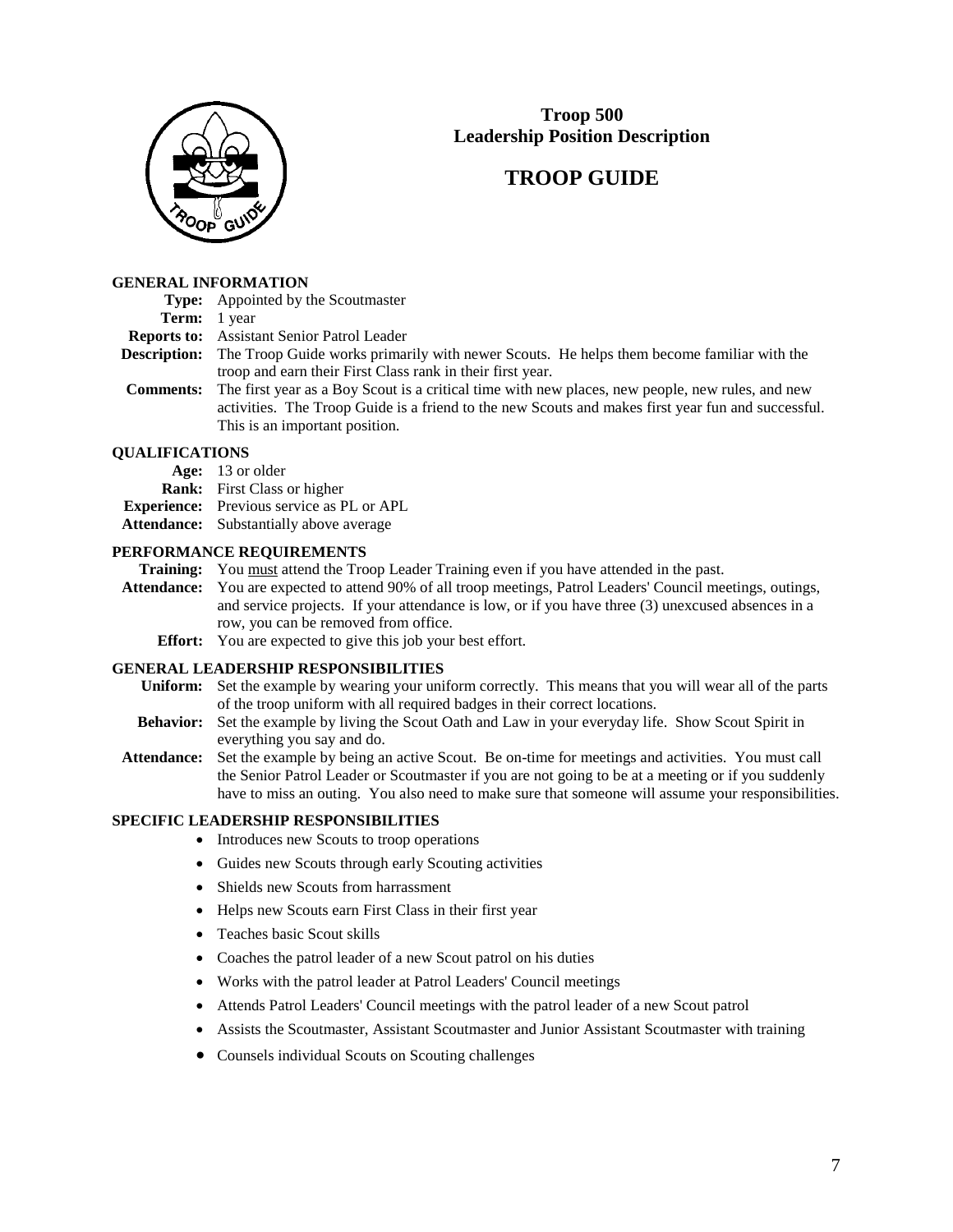

# **ASSISTANT SENIOR PATROL LEADER**

#### **GENERAL INFORMATION**

- **Type:** Named by the Senior Patrol Leader
- **Term:** 6 months

**Reports to:** Senior Patrol Leader

- **Description:** The Assistant Senior Patrol Leader is the second highest ranking patrol leader in the troop. The Assistant Senior Patrol Leader acts as the Senior Patrol Leader in the absence of the SPL or when called upon. He also provides leadership to other junior leaders in the troop.
- **Comments:** The most important part of the ASPL position is his work with the other junior leaders. The ASPL should be familiar with the other positions and stay current with the work being done.

#### **QUALIFICATIONS**

| Age: 12 or older                               |
|------------------------------------------------|
| <b>Rank:</b> Star or higher                    |
| <b>Experience:</b> Patrol Leader               |
| <b>Attendance:</b> Substantially above average |

#### **PERFORMANCE REQUIREMENTS**

**Training:** You must attend the Troop Leader Training even if you have attended in the past.

**Attendance:** You are expected to attend 80% of all troop meetings, Patrol Leaders' Council meetings, outings, and service projects. If your attendance is low, or if you have three (3) unexcused absences in a row, you can be removed from office by the Scoutmaster.

**Effort:** You are expected to give this job your best effort.

#### **GENERAL LEADERSHIP RESPONSIBILITIES**

- **Uniform:** Set the example by wearing your uniform correctly. This means that you will wear all of the parts of the troop uniform with all required badges in their correct locations.
- **Behavior:** Set the example by living the Scout Oath and Law in your everyday life. Show Scout Spirit in everything you say and do.
- **Attendance:** Set the example by being an active Scout. Be early for meetings and activities. You must call the Senior Patrol Leader or Scoutmaster if you are not going to be at a meeting or if you suddenly have to miss an outing. You also need to make sure that someone will assume your responsibilities.

- Helps the Senior Patrol Leader lead meetings and activities
- Runs the troop in the absence of the Senior Patrol Leader
- Helps train and supervise the Troop Scribe, Quartermaster, Instructor, Librarian, Historian, and Chaplin Aide
- Serves as a member of the Patrol Leader's Council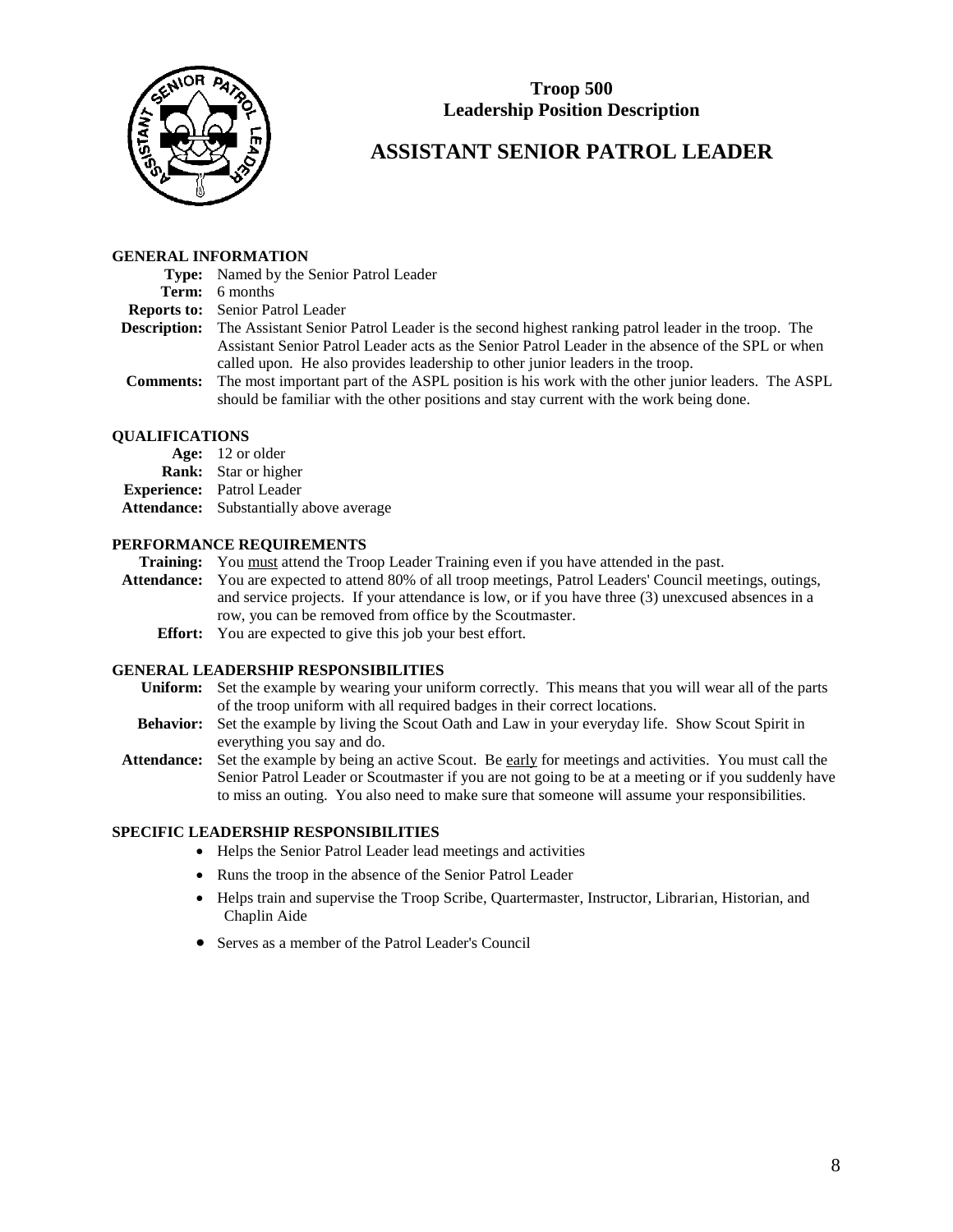

# **ASSISTANT PATROL LEADER**

#### **GENERAL INFORMATION**

**Type:** Named by the Patrol Leader **Term:** 6 months **Reports to:** Patrol Leader **Description:** The Assistant Patrol Leader is named by the Patrol Leader and leads the patrol in his absence. **Comments:** Substituting for the Patrol Leader is only part of the Assistant Patrol Leader's job. The APL actively helps run the patrol.

#### **QUALIFICATIONS**

| Age: none               |                                                |
|-------------------------|------------------------------------------------|
| <b>Rank:</b> none       |                                                |
| <b>Experience:</b> none |                                                |
|                         | <b>Attendance:</b> Substantially above average |

#### **PERFORMANCE REQUIREMENTS**

**Training:** You must attend the Troop Leader Training even if you have attended in the past.

- **Attendance:** You are expected to attend 75% of all troop meetings, Patrol Leaders' Council meetings, outings, and service projects. If your attendance is low, or if you have three (3) unexcused absences in a row, you can be removed from office.
	- **Effort:** You are expected to give this job your best effort.

#### **GENERAL LEADERSHIP RESPONSIBILITIES**

- **Uniform:** Set the example by wearing your uniform correctly. This means that you will wear all of the parts of the troop uniform with all required badges in their correct locations.
- **Behavior:** Set the example by living the Scout Oath and Law in your everyday life. Show Scout Spirit in everything you say and do.
- **Attendance:** Set the example by being an active Scout. Be on-time for meetings and activities. You must call the Senior Patrol Leader or Scoutmaster if you are not going to be at a meeting or if you suddenly have to miss an outing. You also need to make sure that someone will assume your responsibilities.

- Helps the Patrol Leader plan and steer patrol meetings and activities
- Helps the Patrol Leader keep patrol members informed
- Helps the patrol get ready for all troop activities
- Represents his patrol at Patrol Leader's Council meetings when the Patrol Leader cannot attend
- Lends a hand controlling the patrol and building patrol spirit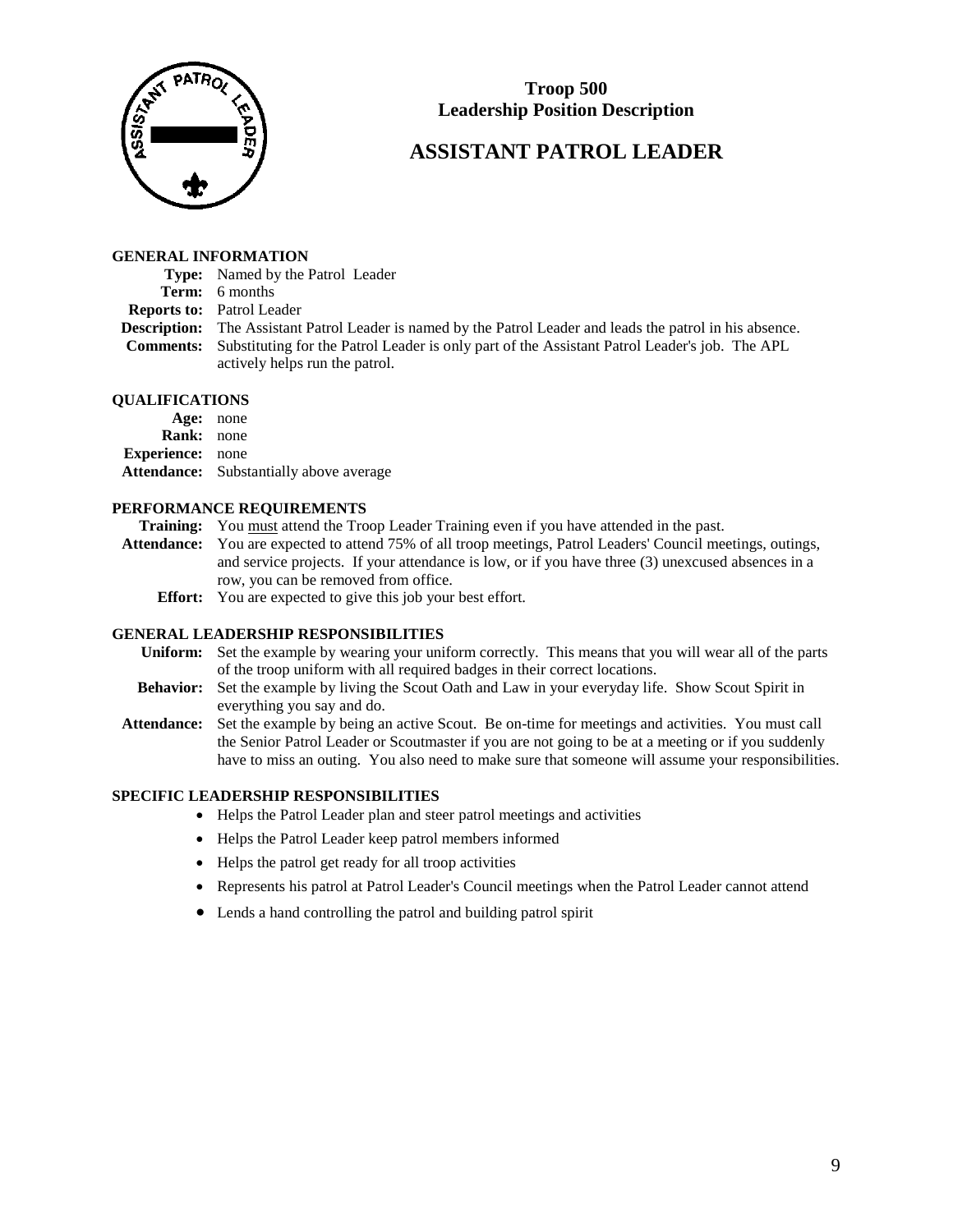

# **CHAPLIN AIDE**

# **GENERAL INFORMATION**

**Type:** Appointed by the Troop Chaplain

## **Term:** 1 Year

**Reports to:** Assistant Senior Patrol Leader

**Description:** The Chaplin Aide works with the Troop Chaplin to meet the religious needs of Scouts in the troop. He also works to promote the religious awards program.

**Comments:** "Duty to God" is one of the core beliefs of Scouting. The Chaplin Aide helps everyone in the troop by preparing short religious observations for campouts and other functions. The Chaplin Aide does not always lead the observation himself and can have other troop members help.

# **QUALIFICATIONS**

- **Age:** none
- **Rank:** Tenderfoot or higher
- **Experience:** none
- **Attendance:** Substantially above average

# **PERFORMANCE REQUIREMENTS**

**Training:** You must attend the Troop Leader Training even if you have attended in the past.

- **Attendance:** You are expected to attend 70% of all troop meetings, Patrol Leaders' Council meetings, outings, and service projects. If your attendance is low, or if you have three (3) unexcused absences in a row, you can be removed from office.
	- **Effort:** You are expected to give this job your best effort.

# **GENERAL LEADERSHIP RESPONSIBILITIES**

**Uniform:** Set the example by wearing your uniform correctly. This means that you will wear all of the parts of the troop uniform with all required badges in their correct locations.

- **Behavior:** Set the example by living the Scout Oath and Law in your everyday life. Show Scout Spirit in everything you say and do.
- **Attendance:** Set the example by being an active Scout. Be on-time for meetings and activities. You must call the Senior Patrol Leader or Scoutmaster if you are not going to be at a meeting or if you suddenly have to miss an outing. You also need to make sure that someone will assume your responsibilities.

- Assists the Troop Chaplin with religious services at troop activities
- Tells Scouts about the religious emblem program for their faith
- Makes sure religious holidays are considered during troop program planning
- Helps plan for and conduct religious observance in troop activities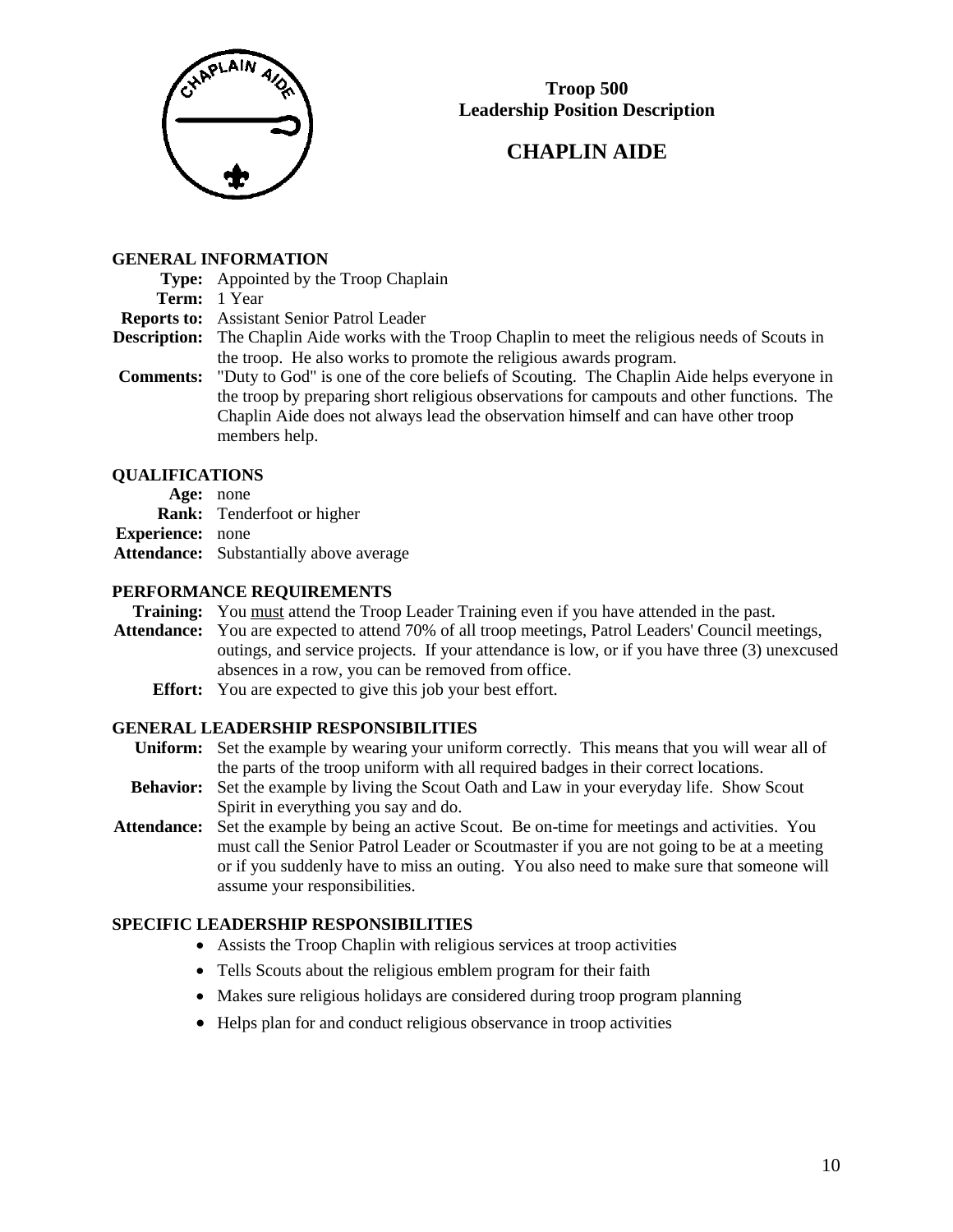

# **TROOP HISTORIAN**

## **GENERAL INFORMATION**

|  |  | Type: Appointed by the Senior Patrol Leader |
|--|--|---------------------------------------------|
|--|--|---------------------------------------------|

**Term:** 1 Year

**Reports to:** Assistant Senior Patrol Leader

- **Description:** The Troop Historian keeps a historical record or scrapbook of troop activities.
- **Comments:** The true value of a good Historian does not show up until years later. The Historian provides material for displays and presentations of current activities. In addition, the work of the Historian provides a link with the past.

# **QUALIFICATIONS**

- **Age:** none
- **Rank:**  $2^{nd}$  Class or higher
- **Experience:** none, but interest in photography is helpful
- **Attendance:** Substantially above average

# **PERFORMANCE REQUIREMENTS**

- **Training:** You must attend the Troop Leader Training even if you have attended in the past.
- **Attendance:** You are expected to attend 70% of all troop meetings, Patrol Leaders' Council meetings, outings, and service projects. If your attendance is low, or if you have three (3) unexcused absences in a row, you can be removed from office.
	- **Effort:** You are expected to give this job your best effort.

## **GENERAL LEADERSHIP RESPONSIBILITIES**

- **Uniform:** Set the example by wearing your uniform correctly. This means that you will wear all of the parts of the troop uniform with all required badges in their correct locations.
- **Behavior:** Set the example by living the Scout Oath and Law in your everyday life. Show Scout Spirit in everything you say and do.
- **Attendance:** Set the example by being an active Scout. Be on-time for meetings and activities. You must call the Senior Patrol Leader or Scoutmaster if you are not going to be at a meeting or if you suddenly have to miss an outing. You also need to make sure that someone will assume your responsibilities.

- Gathers pictures and facts about past troop activities and keeps them in a historical file or scrapbook
- Takes care of troop trophies, ribbons, and souvenirs of troop activities
- Keeps information about former members of the troop
- Keeps a log of Eagle Scouts and description of their projects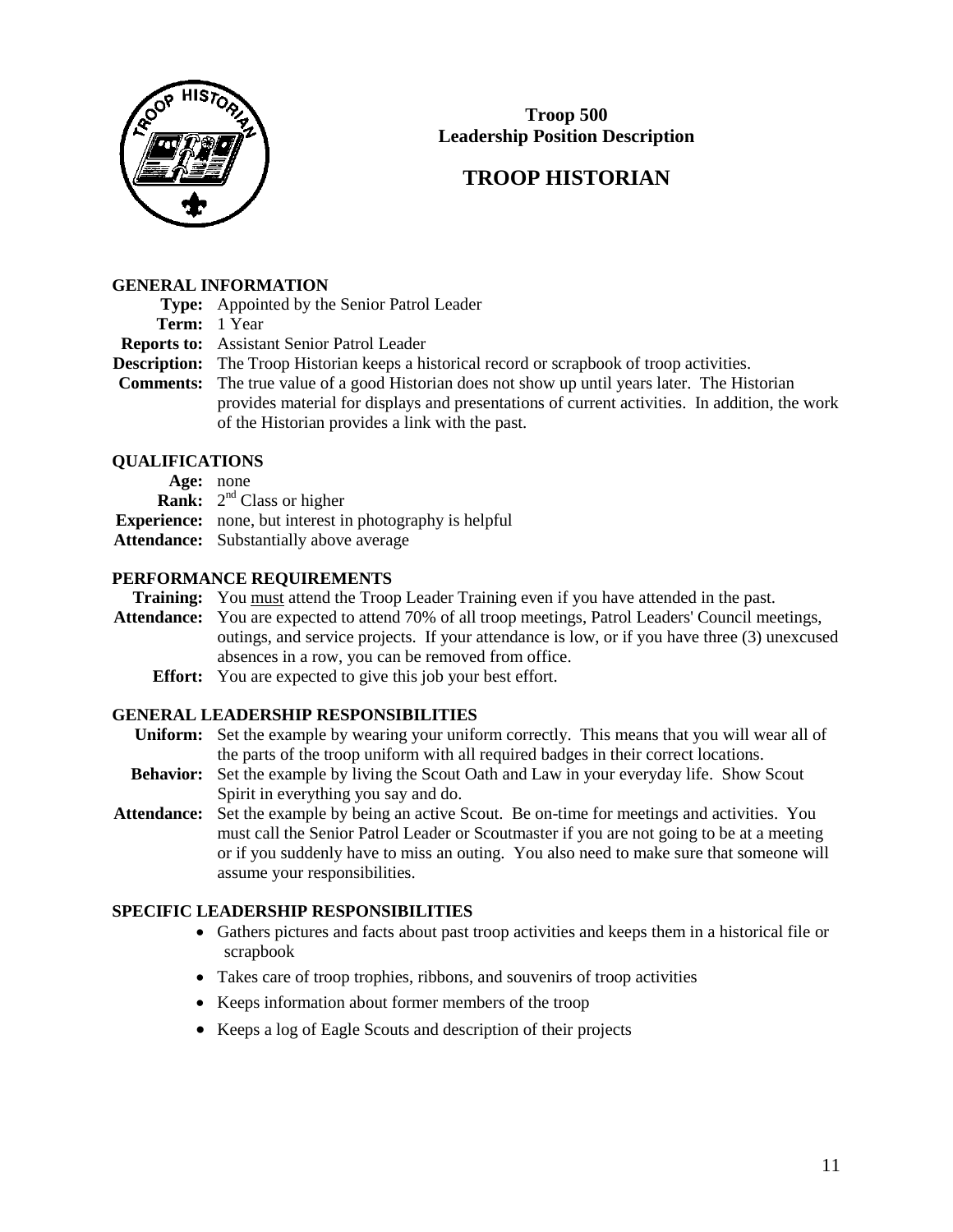

# **TROOP LIBRARIAN**

## **GENERAL INFORMATION**

**Type:** Appointed by the Senior Patrol Leader

#### **Term:** 1 Year

**Reports to:** Assistant Senior Patrol Leader

**Description:** The Troop Librarian takes care of troop literature.

**Comments:** The library contains books of historical value as well as current materials. All together, the library is a troop resource worth hundreds of dollars. The Librarian manages this resource for the troop. Merit badge pamphlets are one of the main resources.

# **QUALIFICATIONS**

| Age: none               |                                                |
|-------------------------|------------------------------------------------|
|                         | <b>Rank:</b> $2^{nd}$ Class or higher          |
| <b>Experience:</b> none |                                                |
|                         | <b>Attendance:</b> Substantially above average |

# **PERFORMANCE REQUIREMENTS**

**Training:** You must attend the Troop Leader Training even if you have attended in the past.

- **Attendance:** You are expected to attend 70% of all troop meetings, Patrol Leaders' Council meetings, outings, and service projects. If your attendance is low, or if you have three (3) unexcused absences in a row, you can be removed from office.
	- **Effort:** You are expected to give this job your best effort.

# **GENERAL LEADERSHIP RESPONSIBILITIES**

- **Uniform:** Set the example by wearing your uniform correctly. This means that you will wear all of the parts of the troop uniform with all required badges in their correct locations.
- **Behavior:** Set the example by living the Scout Oath and Law in your everyday life. Show Scout Spirit in everything you say and do.
- **Attendance:** Set the example by being an active Scout. Be on-time for meetings and activities. You must call the Senior Patrol Leader or Scoutmaster if you are not going to be at a meeting or if you suddenly have to miss an outing. You also need to make sure that someone will assume your responsibilities.

- Sets up and takes care of a troop library including merit badge pamphlets
- Keeps records of books and pamphlets owned by the troop
- Adds new or replacement items as needed
- Keeps books and pamphlets available for borrowing
- Keeps a system for checking books and pamphlets in and out
- Follows up on late returns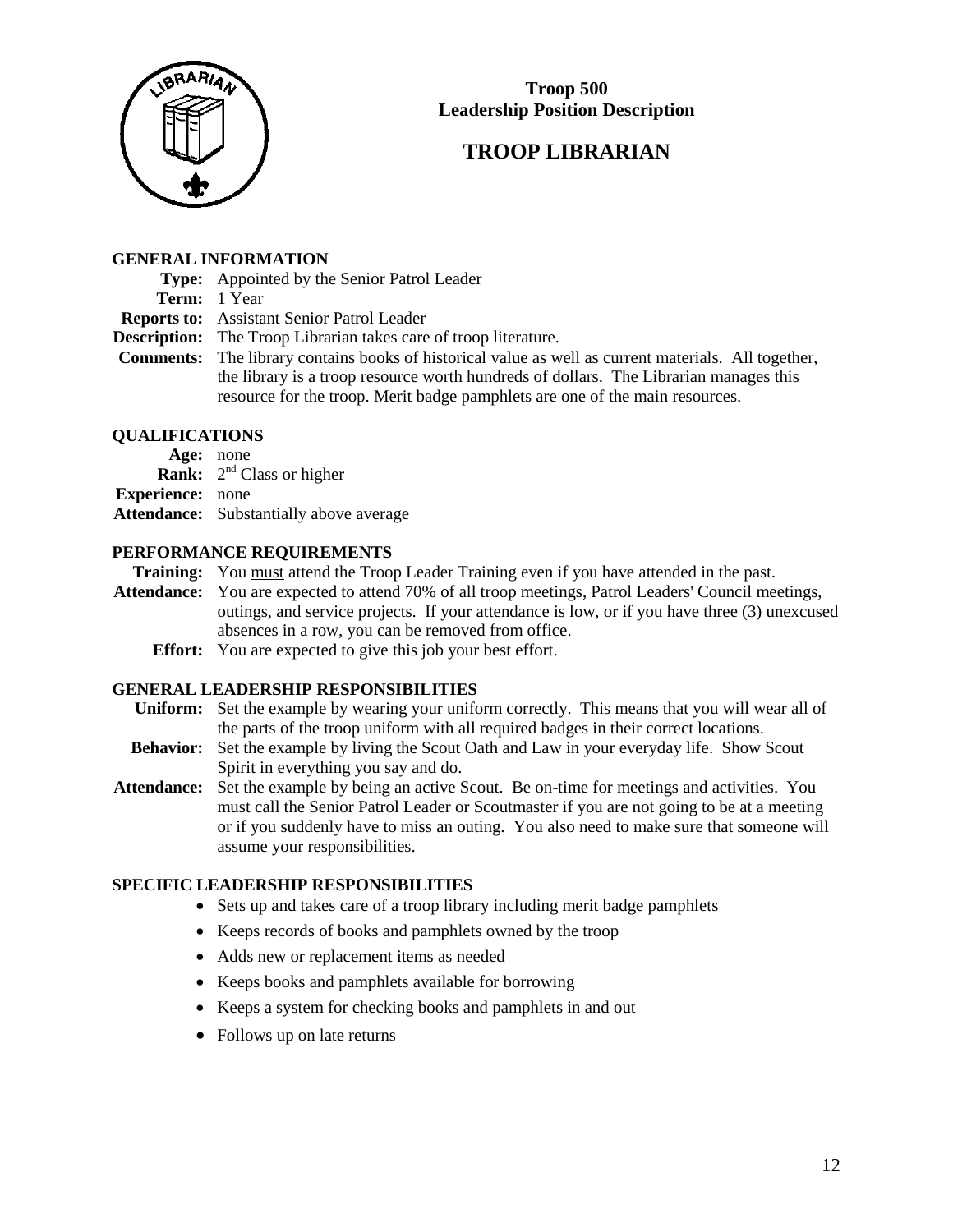

# **TROOP QUARTERMASTER**

# **GENERAL INFORMATION**

- **Type:** Appointed by the Senior Patrol Leader
- **Term:** 1 Year minimum
- **Reports to:** Assistant Senior Patrol Leader
- **Description:** The Troop Quartermaster keeps track of troop equipment and sees that it is in good working order.
- **Comments:** The Quartermaster does most of his work around campouts. There are times when the Quartermaster has to be available to check equipment in and out.

# **QUALIFICATIONS**

**Age:** none **Rank:**  $2^{nd}$  Class or higher **Experience:** none **Attendance:** Substantially above average

# **PERFORMANCE REQUIREMENTS**

**Training:** You must attend the Troop Leader Training even if you have attended in the past.

- **Attendance:** You are expected to attend 70% of all troop meetings, Patrol Leaders' Council meetings, outings, and service projects. If your attendance is low, or if you have three (3) unexcused absences in a row, you can be removed from office.
	- **Effort:** You are expected to give this job your best effort.

## **GENERAL LEADERSHIP RESPONSIBILITIES**

- **Uniform:** Set the example by wearing your uniform correctly. This means that you will wear all of the parts of the troop uniform with all required badges in their correct locations.
- **Behavior:** Set the example by living the Scout Oath and Law in your everyday life. Show Scout Spirit in everything you say and do.
- **Attendance:** Set the example by being an active Scout. Be on-time for meetings and activities. You must call the Senior Patrol Leader or Scoutmaster if you are not going to be at a meeting or if you suddenly have to miss an outing. You also need to make sure that someone will assume your responsibilities.

- Keeps records on patrol and troop equipment
- Makes sure equipment is in good working condition
- issues equipment and makes sure it is returned in good condition
- Makes suggestions for new or replacement items
- Works with the Troop Committee member responsible for equipment
- Gets the US, troop, and patrol flags for meetings and ceremonies and puts them away afterwards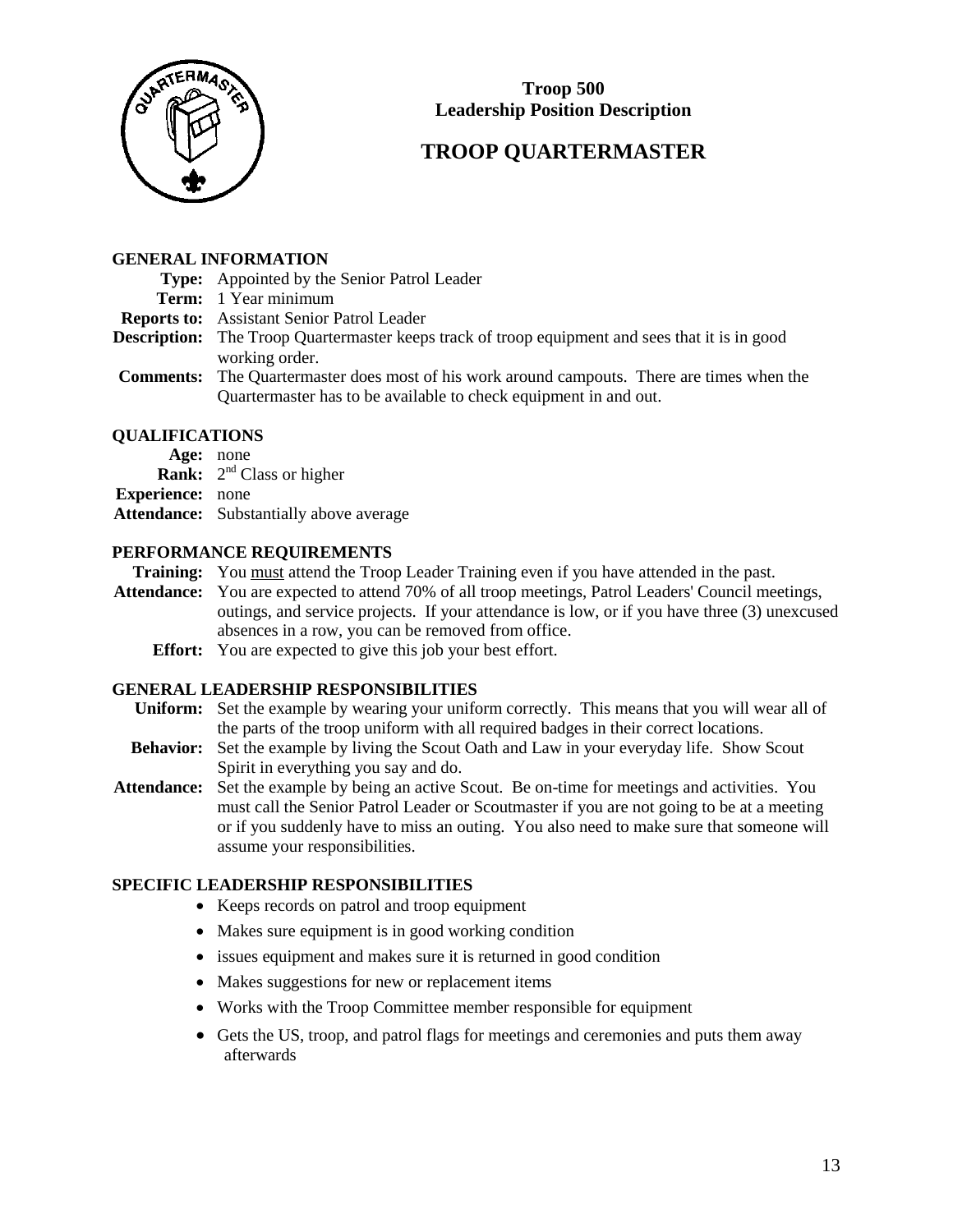

# **TROOP SCRIBE**

## **GENERAL INFORMATION**

**Type:** Appointed by the Senior Patrol Leader

#### **Term:** 6 months

**Reports to:** Assistant Senior Patrol Leader

**Description:** The Scribe keeps the troop records. He records the activities of the Patrol Leaders' Council and keeps a record of dues, advancement, and Scout attendance at troop meetings.

**Comments:** To be a good Scribe you need to attend nearly all troop and Patrol Leaders' Council meetings.

# **QUALIFICATIONS**

**Age:** none **Rank:** Tenderfoot or higher **Experience:** none **Attendance:** Substantially above average

# **PERFORMANCE REQUIREMENTS**

**Training:** You must attend the Troop Leader Training even if you have attended in the past.

- **Attendance:** You are expected to attend 70% of all troop meetings, Patrol Leaders' Council meetings, outings, and service projects. If your attendance is low, or if you have three (3) unexcused absences in a row, you can be removed from office.
	- **Effort:** You are expected to give this job your best effort.

# **GENERAL LEADERSHIP RESPONSIBILITIES**

- **Uniform:** Set the example by wearing your uniform correctly. This means that you will wear all of the parts of the troop uniform with all required badges in their correct locations.
- **Behavior:** Set the example by living the Scout Oath and Law in your everyday life. Show Scout Spirit in everything you say and do.
- **Attendance:** Set the example by being an active Scout. Be on-time for meetings and activities. You must call the Senior Patrol Leader or Scoutmaster if you are not going to be at a meeting or if you suddenly have to miss an outing. You also need to make sure that someone will assume your responsibilities.

- Attends and keeps a log of Patrol Leaders' Council meetings
- Records individual Scout attendance
- Records individual Scout advancement progress and works with the Troop Committee member responsible for advancement